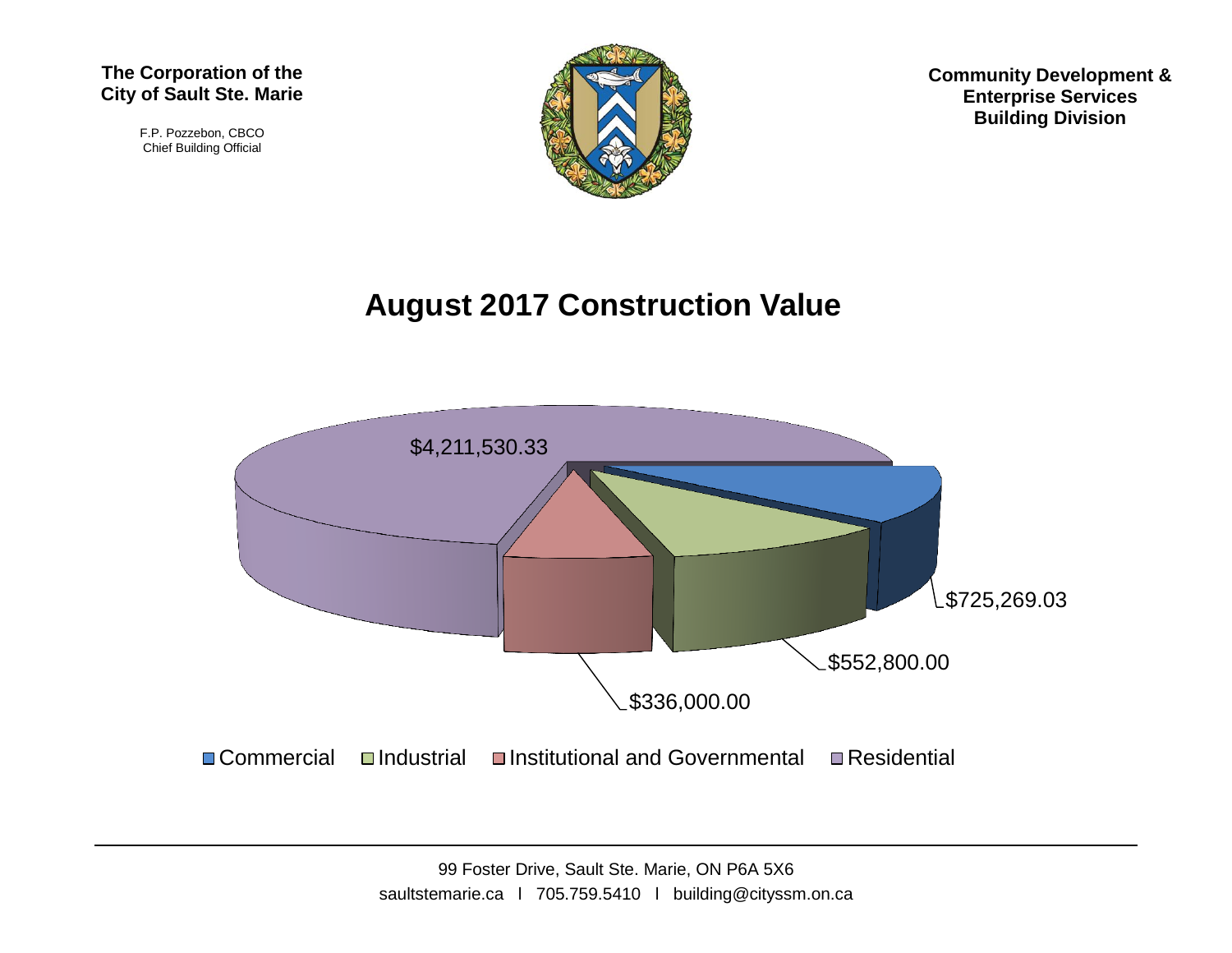

**Community Development and Enterprise Services Building Division**

**Tel: (705) 759-5410Fax: (705) 541-7165**

## **BUILDING PERMITS SUMMARY**

|                                                          |                                  |                          |                      |                                  | 2017/08/01 to 2017/08/31         |                      |                                  |                          |                      |
|----------------------------------------------------------|----------------------------------|--------------------------|----------------------|----------------------------------|----------------------------------|----------------------|----------------------------------|--------------------------|----------------------|
|                                                          |                                  | <b>New Construction</b>  |                      |                                  | <b>Alterations and Additions</b> |                      | <b>Total</b>                     |                          |                      |
| <b>Building Type</b>                                     | <b>Num</b><br>of<br><b>Units</b> | Num of<br><b>Permits</b> | <b>Value of Work</b> | <b>Num</b><br>of<br><b>Units</b> | Num of<br><b>Permits</b>         | <b>Value of Work</b> | <b>Num</b><br>of<br><b>Units</b> | Num of<br><b>Permits</b> | <b>Value of Work</b> |
| <b>Commercial</b>                                        |                                  |                          |                      |                                  |                                  |                      |                                  |                          |                      |
| Outdoor recreational<br>building                         | $\pmb{0}$                        | $\mathbf{1}$             | \$300,000.00         | $\pmb{0}$                        | $\pmb{0}$                        | \$0.00               | $\mathbf 0$                      | $\mathbf{1}$             | \$300,000.00         |
| Restaurant                                               | $\mathbf 0$                      | $\pmb{0}$                | \$0.00               | 0                                | $\overline{2}$                   | \$226,800.00         | 0                                | $\overline{c}$           | \$226,800.00         |
| Retail and wholesale<br>outlets                          | 0                                | $\mathbf 0$              | \$0.00               | $\pmb{0}$                        | 4                                | \$189,000.00         | $\mathbf 0$                      | 4                        | \$189,000.00         |
| Retail complex                                           | 0                                | $\pmb{0}$                | \$0.00               | $\pmb{0}$                        | 1                                | \$9,469.03           | $\pmb{0}$                        | 1                        | \$9,469.03           |
| <b>Total:</b>                                            | $\mathbf{0}$                     | 1                        | \$300,000.00         | $\mathbf 0$                      | $\overline{7}$                   | \$425,269.03         | 0                                | 8                        | \$725,269.03         |
| <b>Industrial</b>                                        |                                  |                          |                      |                                  |                                  |                      |                                  |                          |                      |
| Maintenance building                                     | 0                                | $\mathbf 0$              | \$0.00               | 0                                | 1                                | \$519,800.00         | $\mathbf 0$                      | 1                        | \$519,800.00         |
| Utility building                                         | 0                                | $\pmb{0}$                | \$0.00               | $\pmb{0}$                        | $\overline{c}$                   | \$33,000.00          | 0                                | $\overline{\mathbf{c}}$  | \$33,000.00          |
| Total:                                                   | 0                                | $\mathbf 0$              | \$0.00               | $\pmb{0}$                        | 3                                | \$552,800.00         | 0                                | $\overline{\mathbf{3}}$  | \$552,800.00         |
| <b>Institutional and Governmental</b>                    |                                  |                          |                      |                                  |                                  |                      |                                  |                          |                      |
| Elementary school,<br>kindergarten                       | 0                                | $\mathbf 0$              | \$0.00               | 0                                | $\overline{2}$                   | \$322,000.00         | $\mathbf 0$                      | $\overline{2}$           | \$322,000.00         |
| Religious building                                       | 0                                | $\pmb{0}$                | \$0.00               | 0                                | 1                                | \$14,000.00          | 0                                | $\mathbf{1}$             | \$14,000.00          |
| <b>Total:</b>                                            | 0                                | $\mathbf 0$              | \$0.00               | $\pmb{0}$                        | 3                                | \$336,000.00         | 0                                | 3                        | \$336,000.00         |
| <b>Residential</b>                                       |                                  |                          |                      |                                  |                                  |                      |                                  |                          |                      |
| Apartment                                                | 0                                | $\pmb{0}$                | \$0.00               | 0                                | 8                                | \$218,085.00         | $\mathbf 0$                      | 8                        | \$218,085.00         |
| Apartment -<br>Condominium                               | 0                                | $\mathbf 0$              | \$0.00               | 0                                | 1                                | \$10,000.00          | $\mathbf 0$                      | $\mathbf{1}$             | \$10,000.00          |
| <b>Row House</b>                                         | 0                                | $\mathbf 0$              | \$0.00               | 3                                | 11                               | \$1,109,391.81       | 3                                | 11                       | \$1,109,391.81       |
| Semi-Detached or<br>Double (side by side),<br>single-att | 0                                | $\mathbf 0$              | \$0.00               | $\pmb{0}$                        | 6                                | \$30,300.00          | $\mathbf 0$                      | 6                        | \$30,300.00          |
| Single House                                             | 5                                | 5                        | \$1,471,000.00       | 0                                | 170                              | \$1,372,753.52       | 5                                | 175                      | \$2,843,753.52       |
|                                                          |                                  |                          |                      |                                  |                                  |                      |                                  |                          |                      |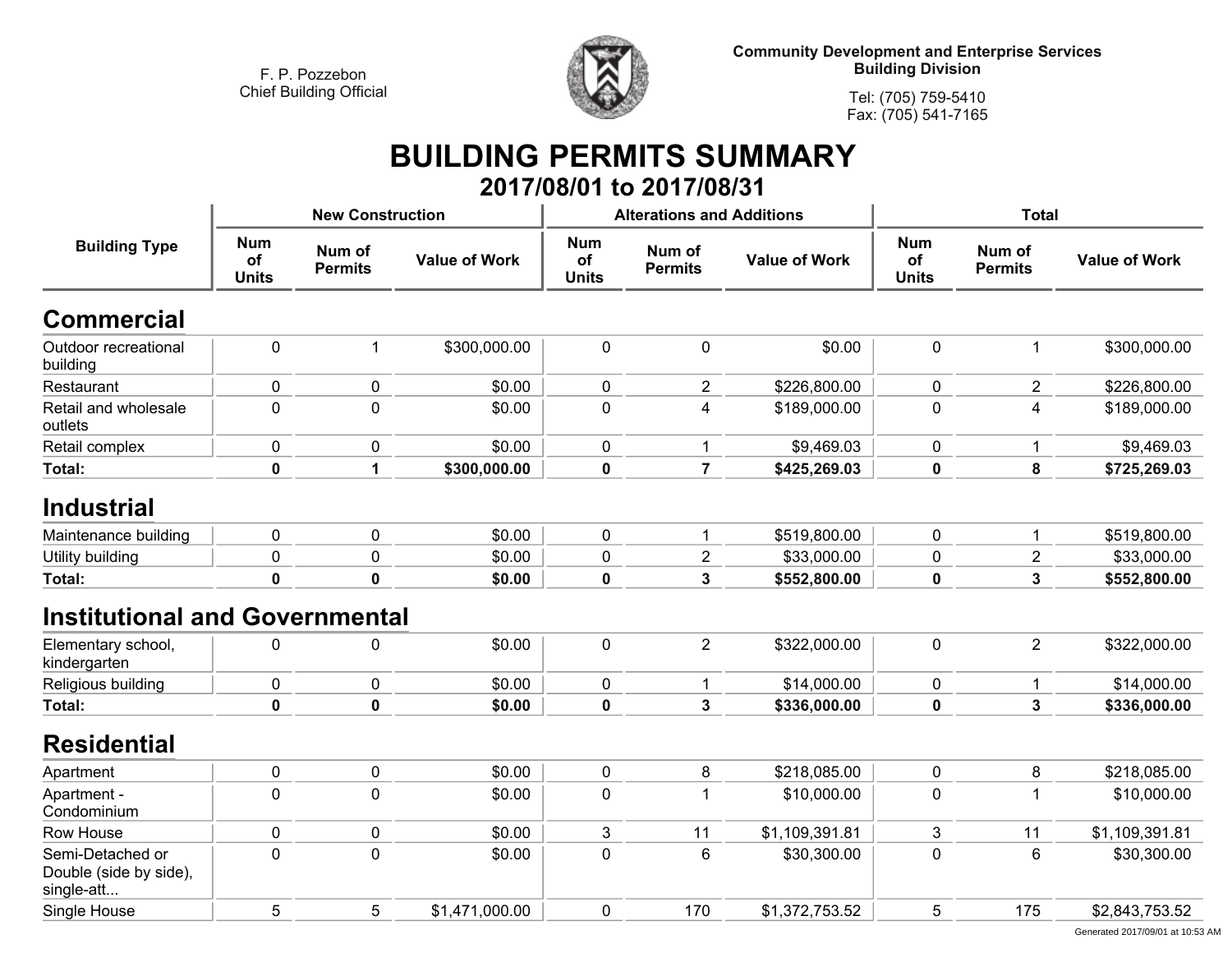| Total:              |  | ,471,000.00    | 196 | \$2.740.530.33 | 201 | \$4,211,530.33 |
|---------------------|--|----------------|-----|----------------|-----|----------------|
| <b>Grand Total:</b> |  | \$1,771,000,00 | 209 | \$4,054,599.36 | 215 | \$5,825,599,36 |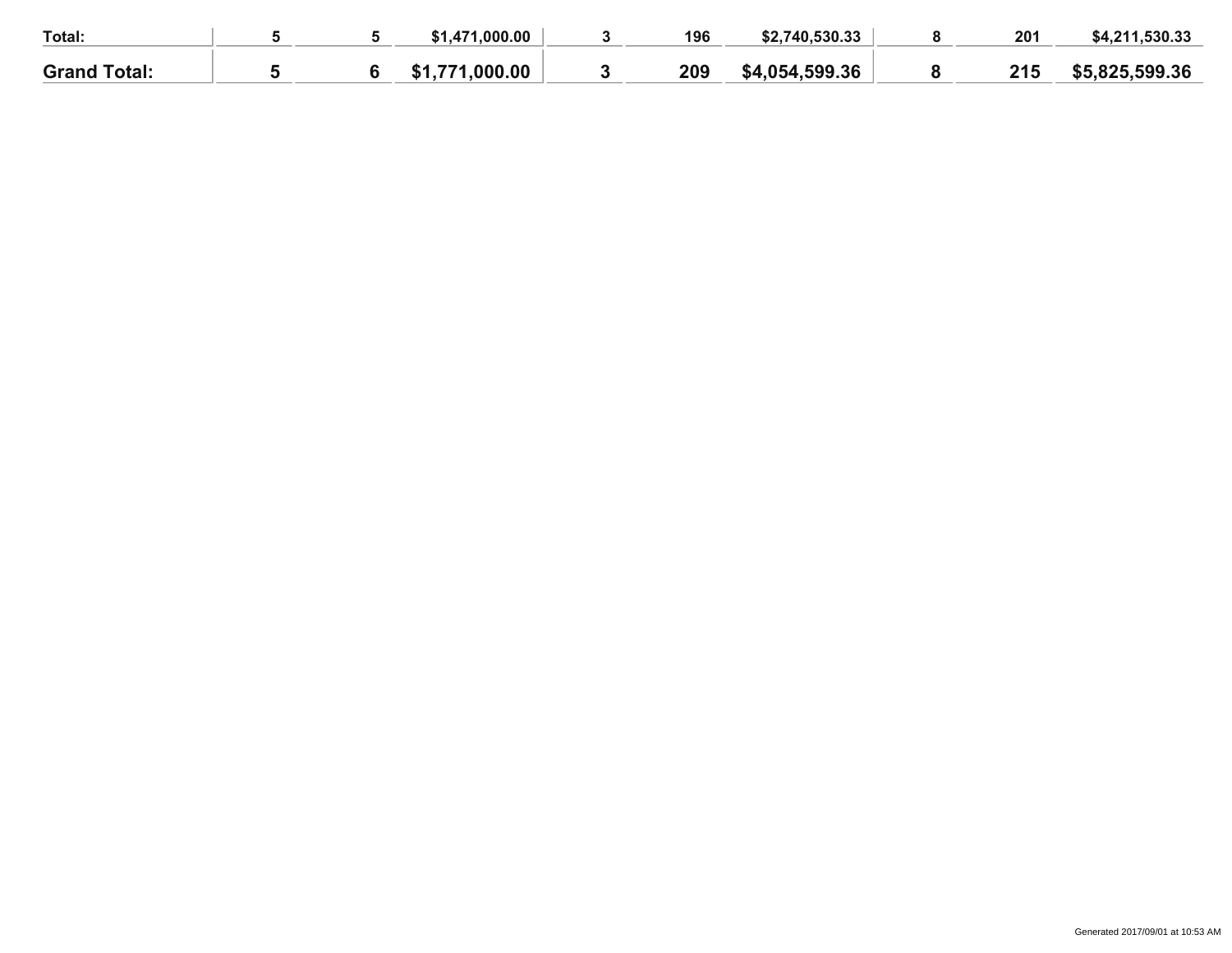

**Community Development and Enterprise Services Building Division**

**Tel: (705) 759-5410Fax: (705) 541-7165**

## **DEMOLITION PERMITS SUMMARY**

|                                                         |                        |                          |                  |                        | 2017/08/01 to 2017/08/31         |                      |                        |                          |                      |
|---------------------------------------------------------|------------------------|--------------------------|------------------|------------------------|----------------------------------|----------------------|------------------------|--------------------------|----------------------|
|                                                         |                        | <b>New Construction</b>  |                  |                        | <b>Alterations and Additions</b> |                      | <b>Total</b>           |                          |                      |
| <b>Building Type</b>                                    | Num of<br><b>Units</b> | Num of<br><b>Permits</b> | Value of<br>Work | Num of<br><b>Units</b> | Num of<br><b>Permits</b>         | <b>Value of Work</b> | Num of<br><b>Units</b> | Num of<br><b>Permits</b> | <b>Value of Work</b> |
| <b>Commercial</b>                                       |                        |                          |                  |                        |                                  |                      |                        |                          |                      |
| Motor vehicle show<br>room (new and used)               | $\mathbf 0$            | $\mathbf 0$              | \$0.00           | $\mathbf{0}$           |                                  | \$10,000.00          | $\mathbf 0$            |                          | \$10,000.00          |
| Service station, repair<br>garage and specialty<br>shop | $\mathbf 0$            | $\mathbf 0$              | \$0.00           | $\mathbf 0$            |                                  | \$6,000.00           | $\mathbf 0$            |                          | \$6,000.00           |
| Total:                                                  | 0                      | $\mathbf 0$              | \$0.00           | $\mathbf 0$            | $\mathbf{2}$                     | \$16,000.00          | $\mathbf 0$            | $\mathbf{2}$             | \$16,000.00          |
| <b>Residential</b>                                      |                        |                          |                  |                        |                                  |                      |                        |                          |                      |
| Single House                                            | 0                      | $\mathbf{0}$             | \$0.00           | $\mathbf{0}$           | 4                                | \$2,250.00           | $\mathbf{0}$           | 4                        | \$2,250.00           |
| Total:                                                  | 0                      | 0                        | \$0.00           | $\mathbf 0$            | 4                                | \$2,250.00           | $\mathbf 0$            | 4                        | \$2,250.00           |
| <b>Grand Total:</b>                                     | 0                      | 0                        | \$0.00           | $\boldsymbol{0}$       | 6                                | \$18,250.00          | $\boldsymbol{0}$       | 6                        | \$18,250.00          |